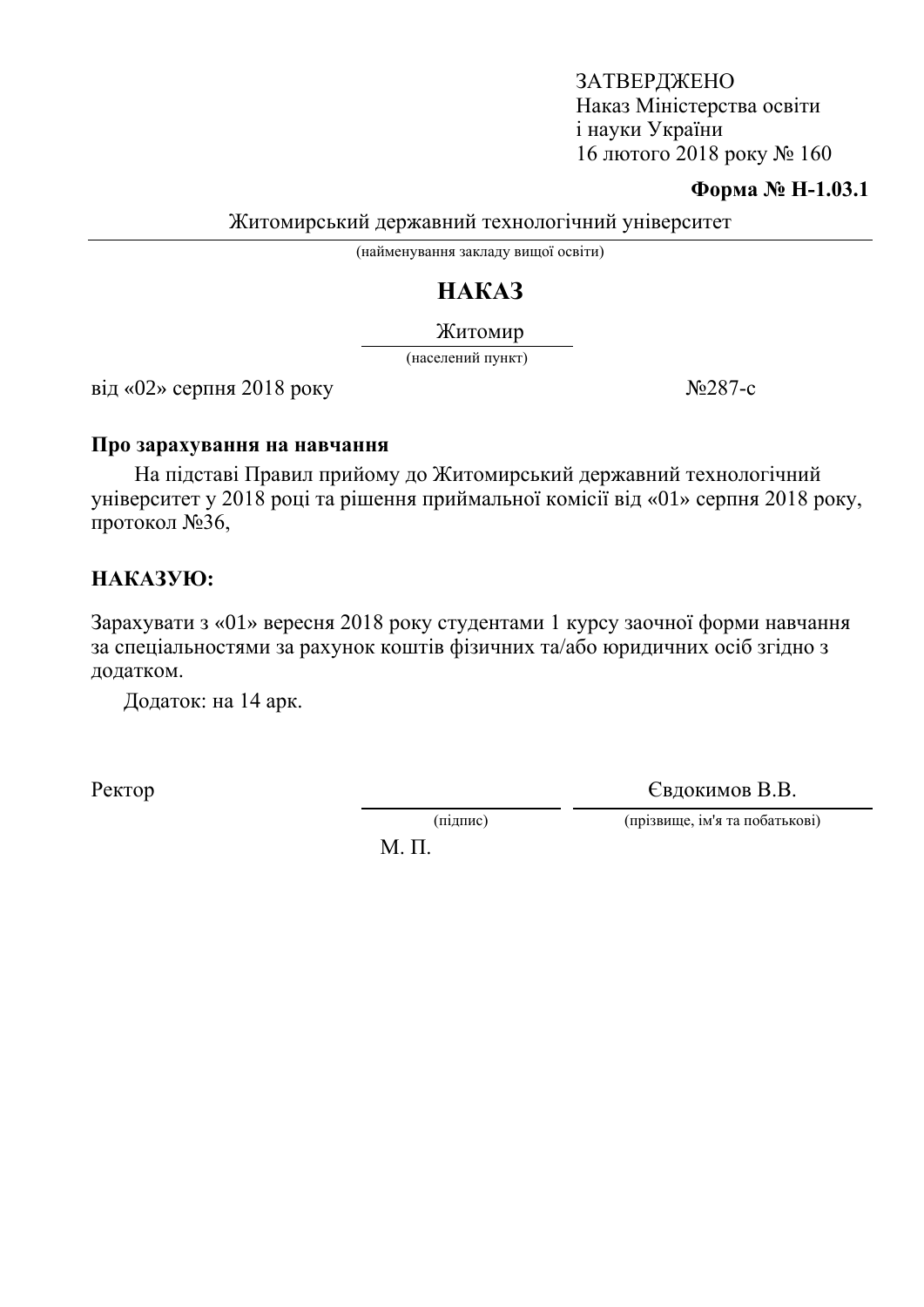## **Форма № Н-1.03.2**

|                           |                     | Міністерство освіти і науки України |               | Житомирський державний<br>технологічний університет                                                                                               | Додаток до наказу від «02» серпня 2018 року<br>No 287-c |                                                                                                                        |                  |
|---------------------------|---------------------|-------------------------------------|---------------|---------------------------------------------------------------------------------------------------------------------------------------------------|---------------------------------------------------------|------------------------------------------------------------------------------------------------------------------------|------------------|
| 051 Економіка<br>Державна |                     | Бакалавр                            | Заочна        | рахунок коштів фізичних та/або<br>юридичних осіб                                                                                                  |                                                         |                                                                                                                        |                  |
| © заяви в<br>СДЕБО<br>ఞ   | прізвище            | ім'я                                | по батькові   | номер, серія, дата видачі та тип<br>документа про освітній<br>(освітньо-кваліфікаційний)<br>рівень/ступінь, на основі якого<br>відбувається вступ | номери<br>сертифікатів ЗНО                              | назва спеціалізацій,<br>освітніх програм,<br>нозологій, мов,<br>музичних інструментів<br>тощо в межах<br>спеціальності | 6a<br>конкурсний |
|                           | 4462683 Гарбузюк    | Анастасія                           | Романівна     | 41105720 TM 30.06.2011<br>Диплом молодшого спеціаліста                                                                                            |                                                         | Економіка                                                                                                              | 142              |
|                           | 4093313 Іванкевич   | Юлія                                | Володимирівна | 32337417 TM 30.06.2007<br>Диплом молодшого спеціаліста                                                                                            |                                                         | Економіка                                                                                                              | 154,59           |
| 4674902 Mopo3             |                     | Сергій                              | Володимирович | 098725 Е17 30.06.2017 Диплом<br>молодшого спеціаліста                                                                                             |                                                         | Економіка                                                                                                              | 127,15           |
|                           | 4419865 Пшиворський | Валерій                             | Віталійович   | 39345087 TM 02.07.2010<br>Диплом молодшого спеціаліста                                                                                            |                                                         | Економіка                                                                                                              | 155,89           |
| 4918344 Ящук              |                     | Галина                              | Леонідівна    | 40865058 TM 27.05.2011<br>Диплом молодшого спеціаліста                                                                                            |                                                         | Економіка                                                                                                              | 171,52           |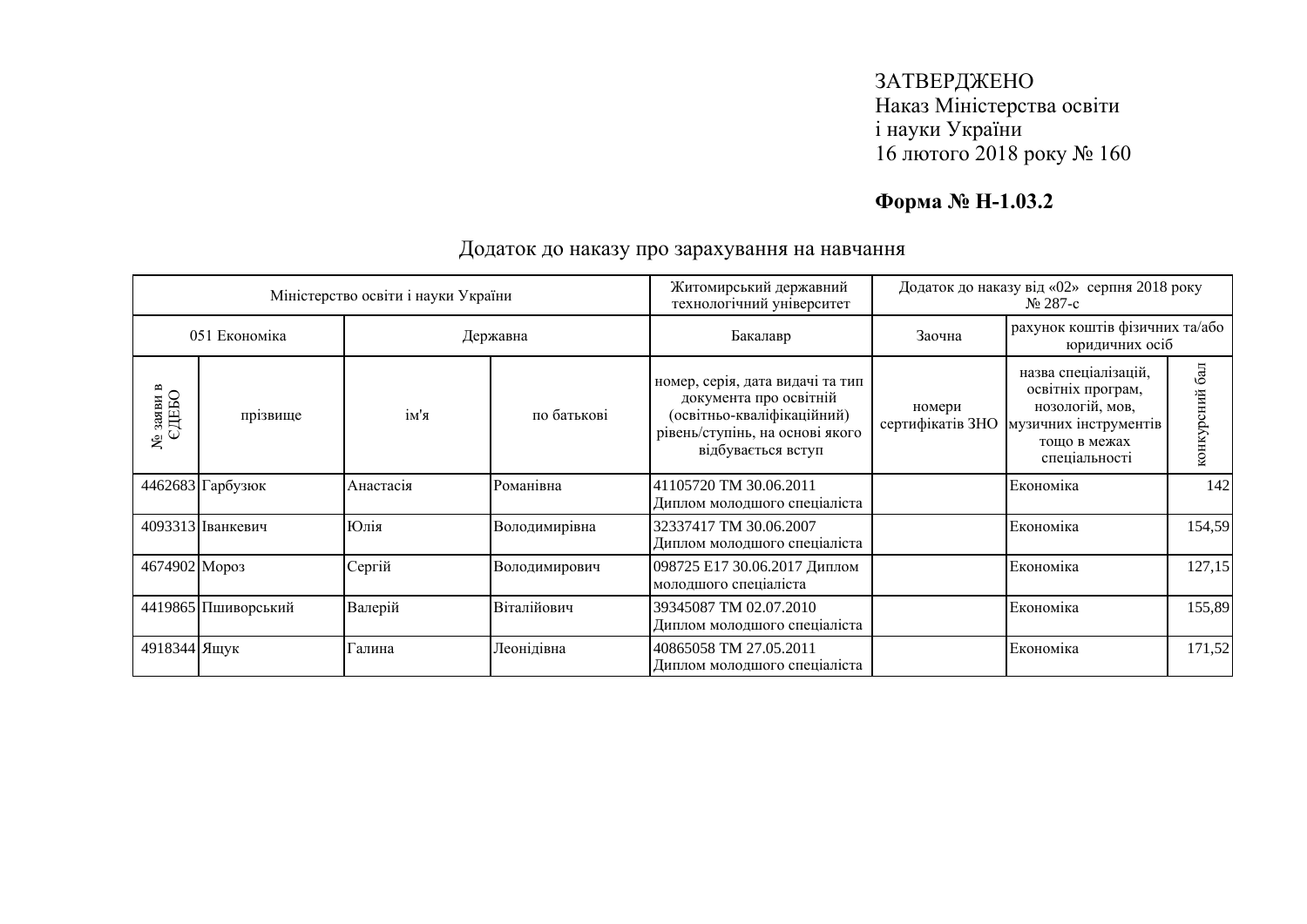## **Форма № Н-1.03.2**

|                                   |                           | Міністерство освіти і науки України |               | Житомирський державний<br>технологічний університет                                                                                               |                            | Додаток до наказу від «02» серпня 2018 року<br>№ 287-с                                                                 |                |
|-----------------------------------|---------------------------|-------------------------------------|---------------|---------------------------------------------------------------------------------------------------------------------------------------------------|----------------------------|------------------------------------------------------------------------------------------------------------------------|----------------|
|                                   | 071 Облік і оподаткування |                                     | Державна      | Бакалавр                                                                                                                                          | Заочна                     | рахунок коштів фізичних та/або<br>юридичних осіб                                                                       |                |
| $\frac{N_{\rm e}}{C_{\rm HED}}$ в | прізвище                  | ім'я                                | по батькові   | номер, серія, дата видачі та тип<br>документа про освітній<br>(освітньо-кваліфікаційний)<br>рівень/ступінь, на основі якого<br>відбувається вступ | номери<br>сертифікатів ЗНО | назва спеціалізацій,<br>освітніх програм,<br>нозологій, мов,<br>музичних інструментів<br>тощо в межах<br>спеціальності | конкурсний бал |
|                                   | 4618431 Богатеренко       | Валентина                           | Володимирівна | 13820707 TM 30.06.2000<br>Диплом молодшого спеціаліста                                                                                            |                            | Облік і оподаткування                                                                                                  | 144            |
| 4418623 Гузун                     |                           | Катерина                            | Олександрівна | 986657 АД 30.06.2000 Диплом<br>молодшого спеціаліста                                                                                              |                            | Облік і оподаткування                                                                                                  | 124            |
|                                   | 4355862 Дереш-Трофимчук   | Тетяна                              | Володимирівна | 10389420 TM 26.06.1998<br>Диплом молодшого спеціаліста                                                                                            |                            | Облік і оподаткування                                                                                                  | 126            |
|                                   | 3962256 Забігайло         | Андрій                              | Олександрович | 34326964 HP 30.06.2008<br>Диплом молодшого спеціаліста                                                                                            |                            | Облік і оподаткування                                                                                                  | 138,12         |
|                                   | 3970431 Завадська         | Любов                               | Леонідівна    | 19767123 TM 25.06.2002<br>Диплом молодшого спеціаліста                                                                                            |                            | Облік і оподаткування                                                                                                  | 138,66         |
| 4774069 Король                    |                           | Наталія                             | Вікторівна    | 25272416 KB 30.06.2014<br>Диплом молодшого спеціаліста                                                                                            |                            | Облік і оподаткування                                                                                                  | 159,19         |
|                                   | 3963726 Лихольот          | Дмитро                              | Миколайович   | 35058553 CM 27.06.2008<br>Диплом молодшого спеціаліста                                                                                            |                            | Облік і оподаткування                                                                                                  | 134            |
|                                   | 4093224 Ліпінська         | Марина                              | Миколаївна    | 086594 Е18 27.06.2018 Диплом<br>молодшого спеціаліста                                                                                             |                            | Облік і оподаткування                                                                                                  | 134            |
|                                   | 4436161 Манелюк           | Євгеній                             | Михайлович    | 45137888 TM 13.06.2013<br>Диплом молодшого спеціаліста                                                                                            |                            | Облік і оподаткування                                                                                                  | 133,96         |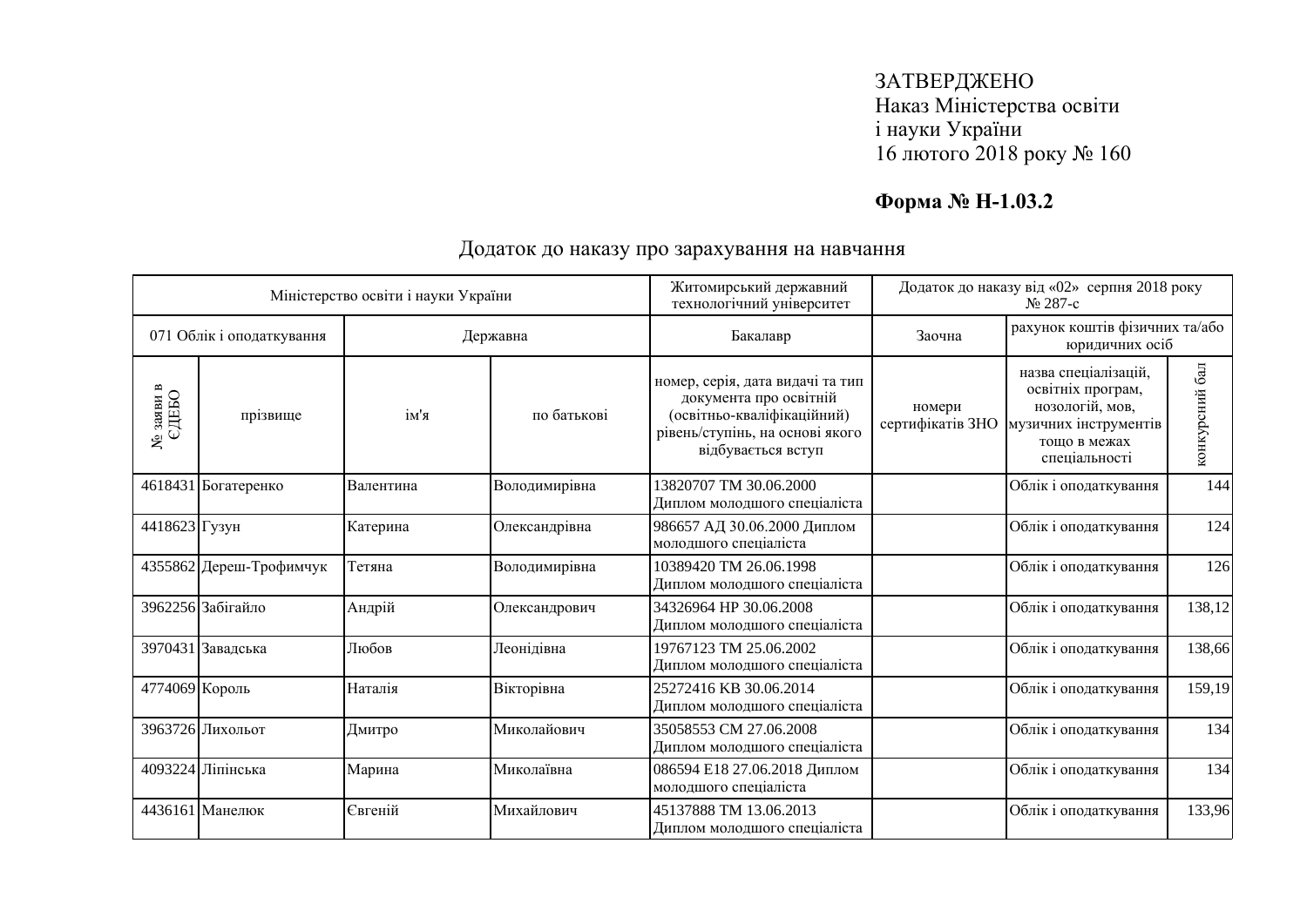|                | 4952666 Мельников    | Василь    | Анатолійович  | 11019501 TM 17.05.1999<br>Диплом молодшого спеціаліста   | Облік і оподаткування | 148    |
|----------------|----------------------|-----------|---------------|----------------------------------------------------------|-----------------------|--------|
|                | 3795170 Мирошниченко | Ірина     | Петрівна      | 33994505 TM 09.06.2008<br>Диплом молодшого спеціаліста   | Облік і оподаткування | 134    |
|                | 4939308 Наконечна    | Ганна     | Володимирівна | 45722895 TM 26.06.2013<br>Диплом молодшого спеціаліста   | Облік і оподаткування | 144    |
|                | 4833430 Приліпко     | Юрій      | Петрович      | 39354584 KB 30.06.2010<br>Диплом молодшого спеціаліста   | Облік і оподаткування | 132,64 |
| 4436425 Римар  |                      | Сергій    | Петрович      | 086666 Е18 27.06.2018 Диплом<br>молодшого спеціаліста    | Облік і оподаткування | 126,02 |
|                | 3797326 Салтанюк     | Ірина     | Миколаївна    | 47141402 TM 26.06.2014<br>Диплом молодшого спеціаліста   | Облік і оподаткування | 136,03 |
|                | 3965084 Самофалов    | Олександр | Володимирович | 25456933 TM 28.06.2004<br>Диплом молодшого спеціаліста   | Облік і оподаткування | 134,76 |
|                | 4200235 Сівченко     | Галина    | Юріївна       | 071662 Е18 30.06.2018 Диплом<br>молодшого спеціаліста    | Облік і оподаткування | 134    |
|                | 4204486 Соловенюк    | Тетяна    | Петрівна      | 028587 Е18 27.06.2018 Диплом<br>молодшого спеціаліста    | Облік і оподаткування | 134    |
|                | 3966706 Стикайло     | Олег      | Петрович      | 042551 IБ 30.06.2000 Диплом<br>молодшого спеціаліста     | Облік і оподаткування | 144,33 |
| 4354239 Теслюк |                      | Наталія   | Володимирівна | 011696 ДМСКВР 12.07.1999<br>Диплом молодшого спеціаліста | Облік і оподаткування | 132    |
|                | 3789083 Тихонова     | Анастасія | Віталіївна    | 022893 E18 27.06.2018 Диплом<br>молодшого спеціаліста    | Облік і оподаткування | 138    |
|                | 4012777 Чудеснікова  | Анастасія | Олександрівна | 107741 Е18 30.06.2018 Диплом<br>молодшого спеціаліста    | Облік і оподаткування | 140    |
|                | 4093026 Якубівська   | Алла      | Анатоліївна   | 11978927 KX 27.04.2000<br>Диплом молодшого спеціаліста   | Облік і оподаткування | 139,52 |
| 3761641 Яценко |                      | Ольга     | Петрівна      | 079036 Е18 30.06.2018 Диплом<br>молодшого спеціаліста    | Облік і оподаткування | 146    |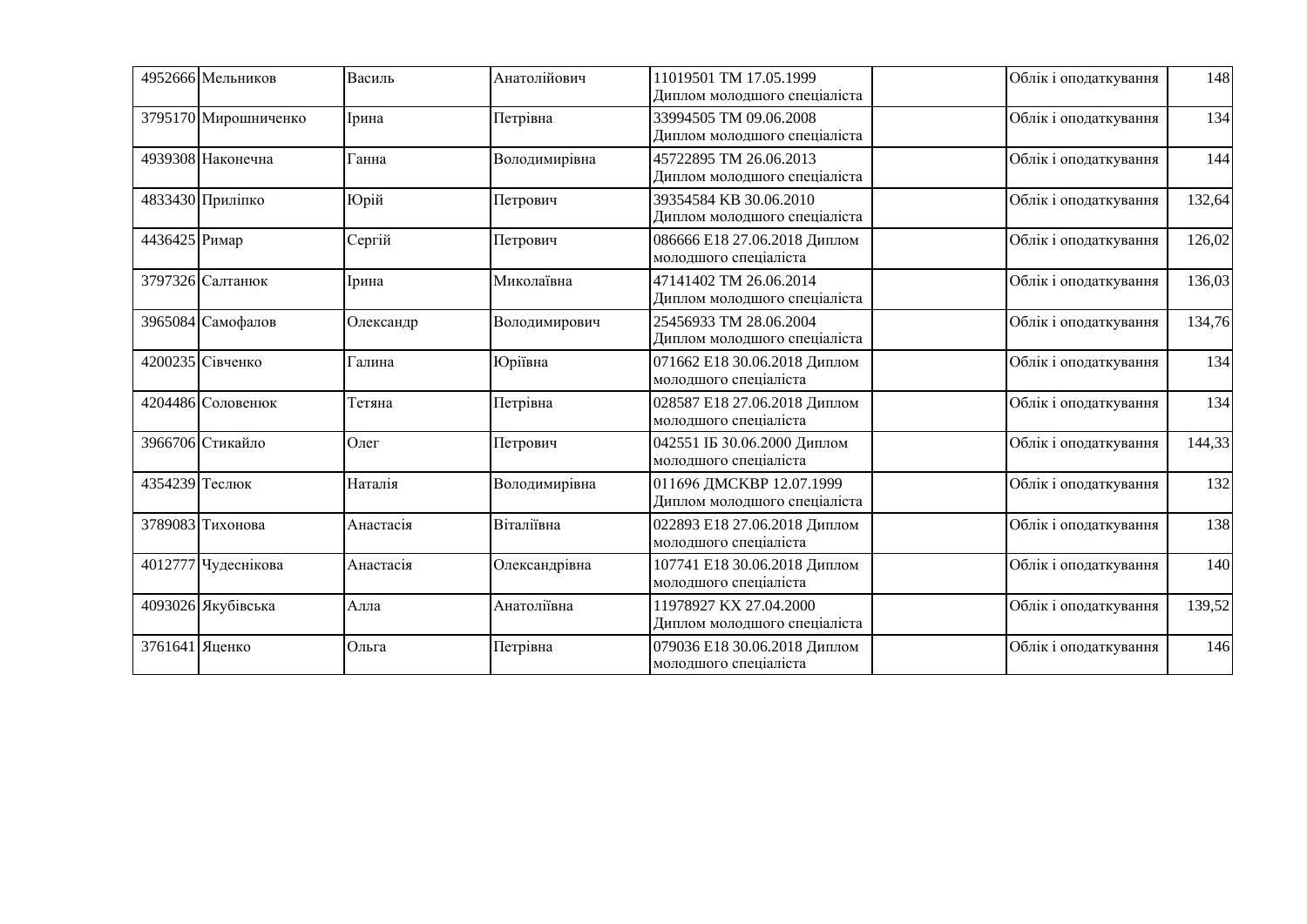## **Форма № Н-1.03.2**

|                                                    |                                     | Міністерство освіти і науки України |                                       | Житомирський державний                                                                                                                            |                                            | Додаток до наказу від «02» серпня 2018 року                                                                                              |                |
|----------------------------------------------------|-------------------------------------|-------------------------------------|---------------------------------------|---------------------------------------------------------------------------------------------------------------------------------------------------|--------------------------------------------|------------------------------------------------------------------------------------------------------------------------------------------|----------------|
|                                                    | 072 Фінанси, банківська<br>Державна |                                     | технологічний університет<br>Бакалавр | Заочна                                                                                                                                            | No 287-c<br>рахунок коштів фізичних та/або |                                                                                                                                          |                |
| $\frac{\text{Ne}\xspace}{\text{SABB}}$ в ед<br>ЕБО | справа та страхування<br>прізвище   | ім'я                                | по батькові                           | номер, серія, дата видачі та тип<br>документа про освітній<br>(освітньо-кваліфікаційний)<br>рівень/ступінь, на основі якого<br>відбувається вступ | номери<br>сертифікатів ЗНО                 | юридичних осіб<br>назва спеціалізацій,<br>освітніх програм,<br>нозологій, мов,<br>музичних інструментів<br>тощо в межах<br>спеціальності | конкурсний бал |
|                                                    | 4673576 Гузовська                   | Марина                              | Петрівна                              | 009118 IЖ 04.07.1996 Диплом<br>молодшого спеціаліста                                                                                              |                                            | Фінанси, банківська<br>справа та страхування                                                                                             | 166,21         |
|                                                    | 4521631 Загривий                    | Микола                              | Сергійович                            | 022827 Е18 27.06.2018 Диплом<br>молодшого спеціаліста                                                                                             |                                            | Фінанси, банківська<br>справа та страхування                                                                                             | 138            |
| 4012547 Казмін                                     |                                     | Олександр                           | Геннадійович                          | 099857 Е18 30.06.2018 Диплом<br>молодшого спеціаліста                                                                                             |                                            | Фінанси, банківська<br>справа та страхування                                                                                             | 160            |
|                                                    | 4231152 Кобилинська                 | Катерина                            | Миколаївна                            | 078892 Е18 30.06.2018 Диплом<br>молодшого спеціаліста                                                                                             |                                            | Фінанси, банківська<br>справа та страхування                                                                                             | 136            |
|                                                    | 4092605 Ковальчук                   | Тетяна                              | Сергіївна                             | 078947 Е18 30.06.2018 Диплом<br>молодшого спеціаліста                                                                                             |                                            | Фінанси, банківська<br>справа та страхування                                                                                             | 134            |
| 4324216 Козел                                      |                                     | Анастасія                           | Сергіївна                             | 099851 Е18 30.06.2018 Диплом<br>молодшого спеціаліста                                                                                             |                                            | Фінанси, банківська<br>справа та страхування                                                                                             | 144            |
|                                                    | 4351714 Котвицька                   | Олеся                               | Миколаївна                            | 26731936 TM 30.06.2005<br>Диплом молодшого спеціаліста                                                                                            |                                            | Фінанси, банківська<br>справа та страхування                                                                                             | 152            |
|                                                    | 4352827 Луференко                   | Денис                               | Анатолійович                          | 078948 Е18 30.06.2018 Диплом<br>молодшого спеціаліста                                                                                             |                                            | Фінанси, банківська<br>справа та страхування                                                                                             | 126            |
|                                                    | 3978584 Матвійчук                   | Людмила                             | Володимирівна                         | 10570310 TM 20.06.1998<br>Диплом молодшого спеціаліста                                                                                            |                                            | Фінанси, банківська<br>справа та страхування                                                                                             | 167,62         |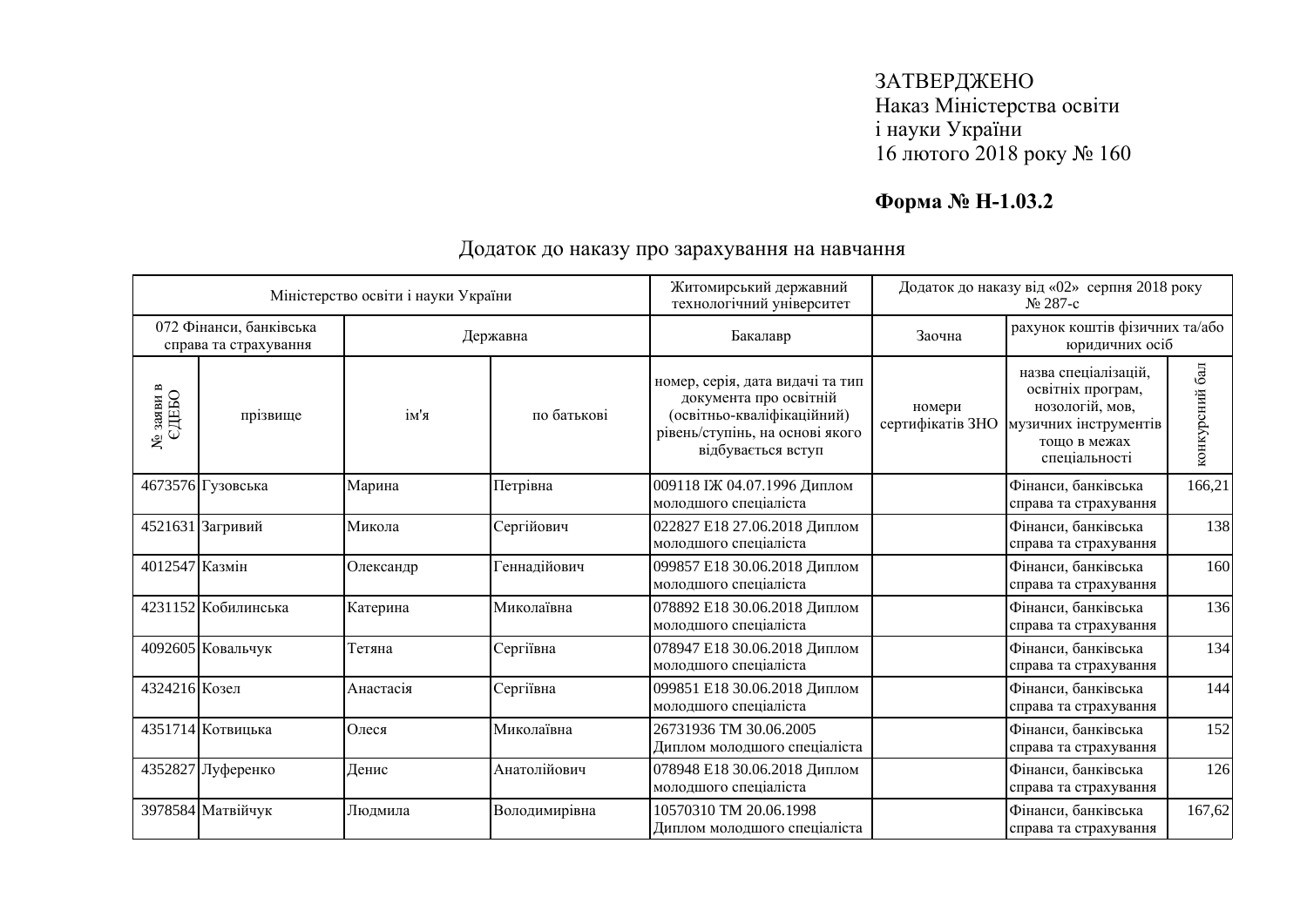|                | 4631810 Пухтаєвич  | Олеся    | Петрівна             | 078996 Е18 30.06.2018 Диплом<br>молодшого спеціаліста  | Фінанси, банківська<br>справа та страхування | 152    |
|----------------|--------------------|----------|----------------------|--------------------------------------------------------|----------------------------------------------|--------|
|                | 4671406 Рафальська | Катерина | Костянтинівна        | 47287566 TM 27.06.2014<br>Диплом молодшого спеціаліста | Фінанси, банківська<br>справа та страхування | 162    |
|                | 4104848 Халімончук | Ольга    | Миколаївна           | 45649077 TM 29.06.2013<br>Диплом молодшого спеціаліста | Фінанси, банківська<br>справа та страхування | 130    |
| 4434621 Хицюк  |                    | Єлєна    | Олегівна             | 078995 Е18 30.06.2018 Диплом<br>молодшого спеціаліста  | Фінанси, банківська<br>справа та страхування | 144    |
| 4628698 Яненко |                    | Irop     | <b>Володимирович</b> | 36780459 TM 26.06.2009<br>Диплом молодшого спеціаліста | Фінанси, банківська<br>справа та страхування | 158,19 |
| 4915164 Яценко |                    | Майя     | Валентинівна         | 086583 Е18 27.06.2018 Диплом<br>молодшого специалиста  | Фінанси, банківська<br>справа та страхування | 156    |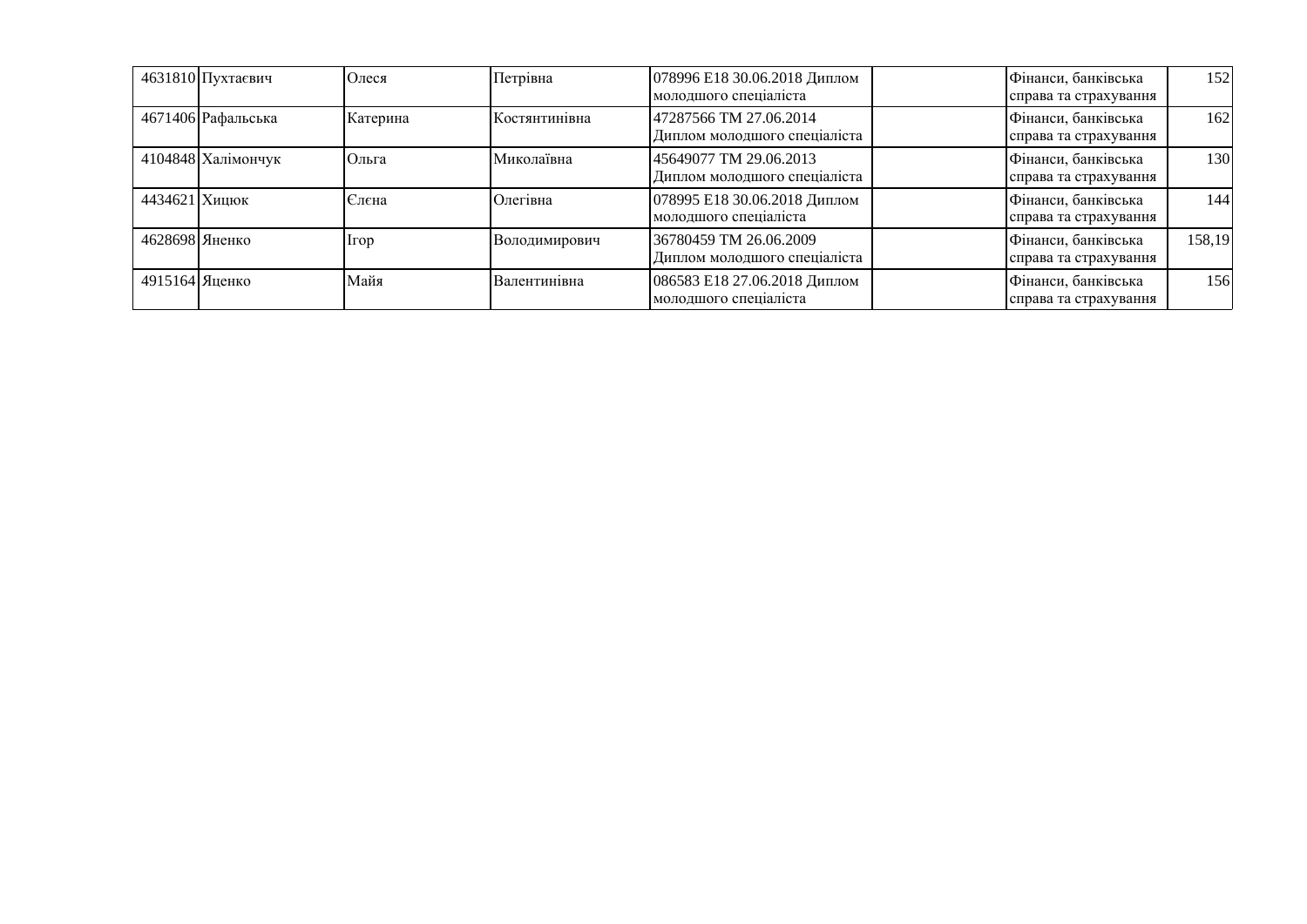## **Форма № Н-1.03.2**

|                            | Додаток до наказу від «02» серпня 2018 року<br>Житомирський державний<br>Міністерство освіти і науки України<br>технологічний університет<br>$N2$ 287-c |           |               |                                                                                                                                                   |                            |                                                                                                                        |                   |
|----------------------------|---------------------------------------------------------------------------------------------------------------------------------------------------------|-----------|---------------|---------------------------------------------------------------------------------------------------------------------------------------------------|----------------------------|------------------------------------------------------------------------------------------------------------------------|-------------------|
| 073 Менеджмент<br>Державна |                                                                                                                                                         | Бакалавр  | Заочна        | рахунок коштів фізичних та/або<br>юридичних осіб                                                                                                  |                            |                                                                                                                        |                   |
| © заяви в<br>СДЕБО<br>ຌ    | прізвище                                                                                                                                                | ім'я      | по батькові   | номер, серія, дата видачі та тип<br>документа про освітній<br>(освітньо-кваліфікаційний)<br>рівень/ступінь, на основі якого<br>відбувається вступ | номери<br>сертифікатів ЗНО | назва спеціалізацій,<br>освітніх програм,<br>нозологій, мов,<br>музичних інструментів<br>тощо в межах<br>спеціальності | бал<br>конкурсний |
|                            | 4650698 Бобровський                                                                                                                                     | Роман     | Олександрович | 47390907 TM 27.06.2014<br>Диплом молодшого спеціаліста                                                                                            |                            | Менеджмент                                                                                                             | 142,52            |
|                            | 4424180 Дем'янчук                                                                                                                                       | Діана     | Русланівна    | 005796 Е18 05.02.2018 Диплом<br>молодшого спеціаліста                                                                                             |                            | Менеджмент                                                                                                             | 125,48            |
| 4718909 Іщук               |                                                                                                                                                         | Анастасія | Анатоліївна   | 086842 Е16 30.06.2016 Диплом<br>молодшого спеціаліста                                                                                             |                            | Менеджмент                                                                                                             | 134               |
|                            | 3808126 Кордонська                                                                                                                                      | Оксана    | Валеріївна    | 36432370 TM 12.06.2009<br>Диплом молодшого спеціаліста                                                                                            |                            | Менеджмент                                                                                                             | 132,49            |
|                            | 3808815 Смелова                                                                                                                                         | Діана     | Віталіївна    | 005004 Е18 30.01.2018 Диплом<br>молодшого спеціаліста                                                                                             |                            | Менеджмент                                                                                                             | 127,58            |
|                            | 4547434 Яремчук                                                                                                                                         | Вікторія  | Василівна     | 071657 Е18 30.06.2018 Диплом<br>молодшого спеціаліста                                                                                             |                            | Менеджмент                                                                                                             | 124               |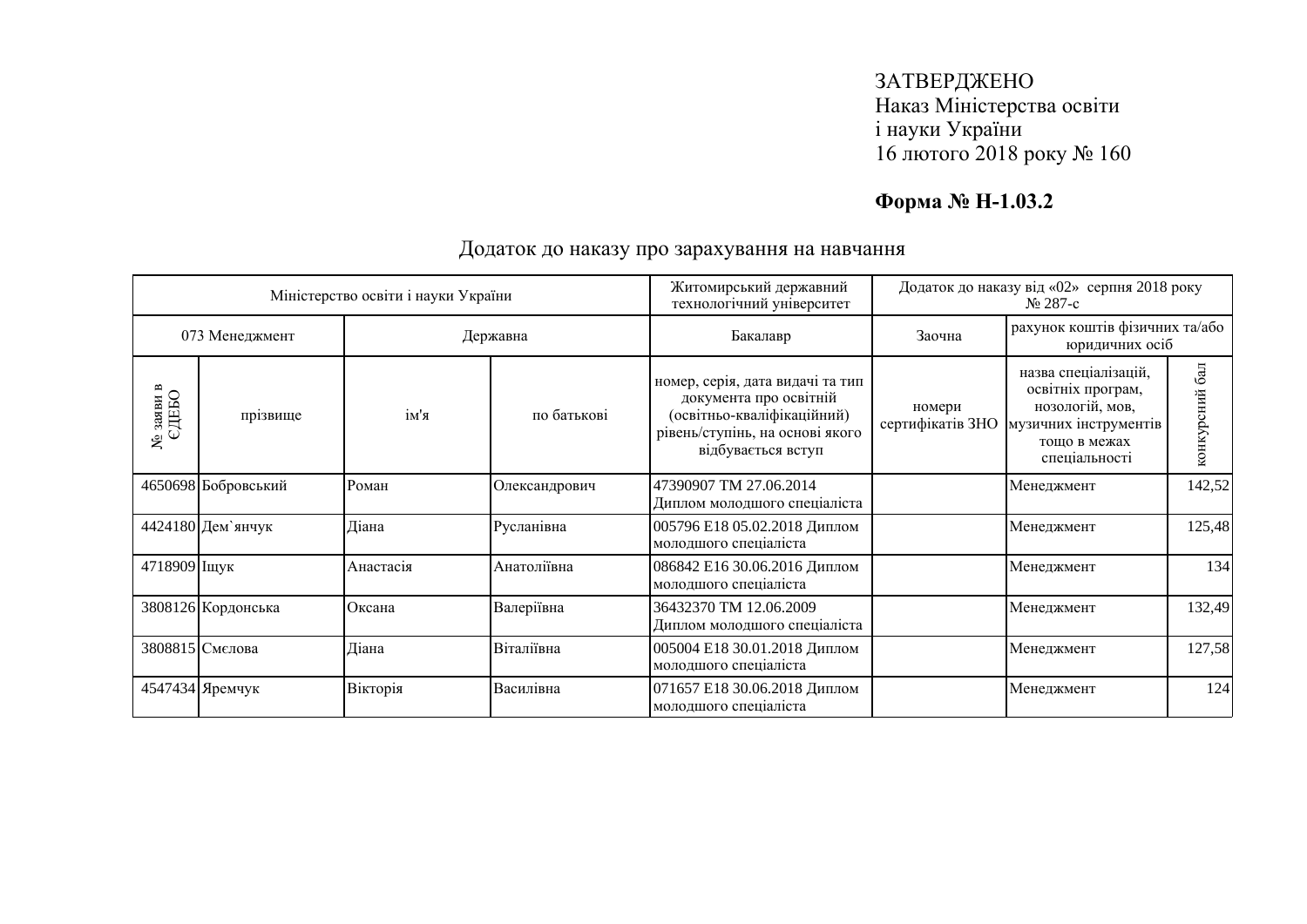## **Форма № Н-1.03.2**

|                                                    |                                                       | Міністерство освіти і науки України |               | Житомирський державний<br>технологічний університет                                                                                               |                            | Додаток до наказу від «02» серпня 2018 року<br>No 287-c                                                                |                |
|----------------------------------------------------|-------------------------------------------------------|-------------------------------------|---------------|---------------------------------------------------------------------------------------------------------------------------------------------------|----------------------------|------------------------------------------------------------------------------------------------------------------------|----------------|
|                                                    | 076 Підприємництво, торгівля<br>та біржова діяльність |                                     | Державна      | Бакалавр                                                                                                                                          | Заочна                     | рахунок коштів фізичних та/або<br>юридичних осіб                                                                       |                |
| $\frac{\text{Ne}\xspace}{\text{SABB}}$ в ед<br>ЕБО | прізвище                                              | ім'я                                | по батькові   | номер, серія, дата видачі та тип<br>документа про освітній<br>(освітньо-кваліфікаційний)<br>рівень/ступінь, на основі якого<br>відбувається вступ | номери<br>сертифікатів ЗНО | назва спеціалізацій,<br>освітніх програм,<br>нозологій, мов,<br>музичних інструментів<br>тошо в межах<br>спеціальності | конкурсний бал |
|                                                    | 4565985 Ванкончук                                     | Андрій                              | Олександрович | 39272970 TM 02.07.2010<br>Диплом молодшого спеціаліста                                                                                            |                            | Підприємництво,<br>торгівля та біржова<br>ліяльність                                                                   | 147,18         |
|                                                    | 4726777 Григорчук                                     | Катерина                            | Андріївна     | 078895 Е18 30.06.2018 Диплом<br>молодшого спеціаліста                                                                                             |                            | Підприємництво,<br>торгівля та біржова<br>ліяльність                                                                   | 160            |
|                                                    | 4354151 Дерев'янчук                                   | Любов                               | Іванівна      | 078890 Е18 30.06.2018 Диплом<br>молодшого спеціаліста                                                                                             |                            | Підприємництво,<br>торгівля та біржова<br>діяльність                                                                   | 146            |
|                                                    | 4900247 Кирищук                                       | Майя                                | Миколаївна    | 051935 Е18 29.06.2018 Диплом<br>молодшого спеціаліста                                                                                             |                            | Підприємництво,<br>торгівля та біржова<br>діяльність                                                                   | 136            |
|                                                    | 3819567 Колодюк                                       | Олексій                             | Григорович    | 078942 Е18 30.06.2018 Диплом<br>молодшого спеціаліста                                                                                             |                            | Підприємництво,<br>торгівля та біржова<br>діяльність                                                                   | 144            |
| 4353706 Мищик                                      |                                                       | Олександр                           | Миколайович   | 28255505 TM 25.11.2005<br>Диплом молодшого спеціаліста                                                                                            |                            | Підприємництво,<br>торгівля та біржова<br>діяльність                                                                   | 162,95         |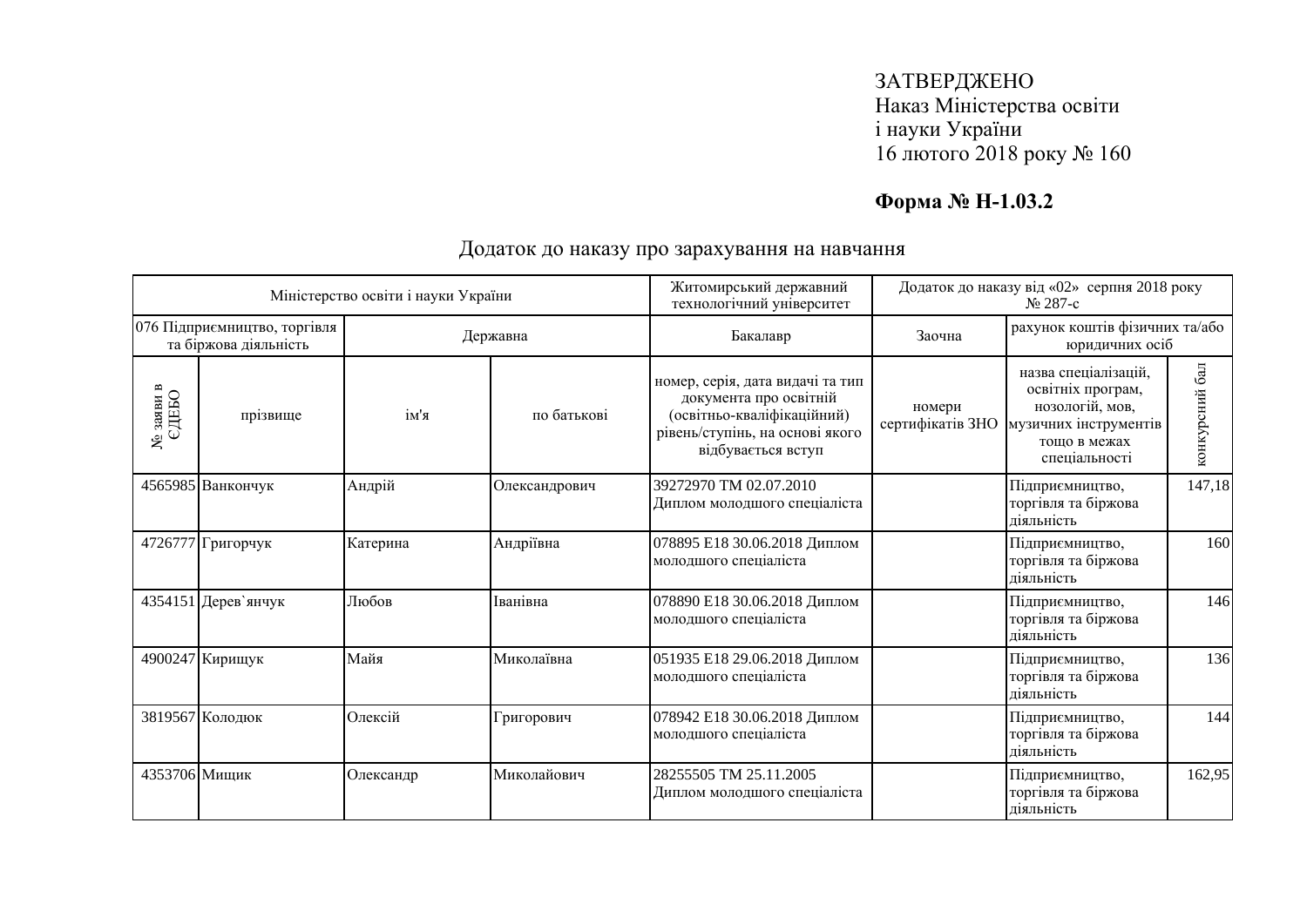| 3819883 Новіков    | Владислав | <b>Володимирович</b> | 066843 Е15 30.06.2015 Диплом<br>молодшого специалиста  | Плиприємництво.<br>торгівля та біржова<br>ліяльність | 142,39 |
|--------------------|-----------|----------------------|--------------------------------------------------------|------------------------------------------------------|--------|
| $4232523$ IЮхимень | Мирослава | Анатоліївна          | 21357291 TM 04.02.2003<br>Диплом молодшого спеціаліста | Підприємництво,<br>торгівля та біржова<br>Д1ЯЛЬН1СТЬ | 146.41 |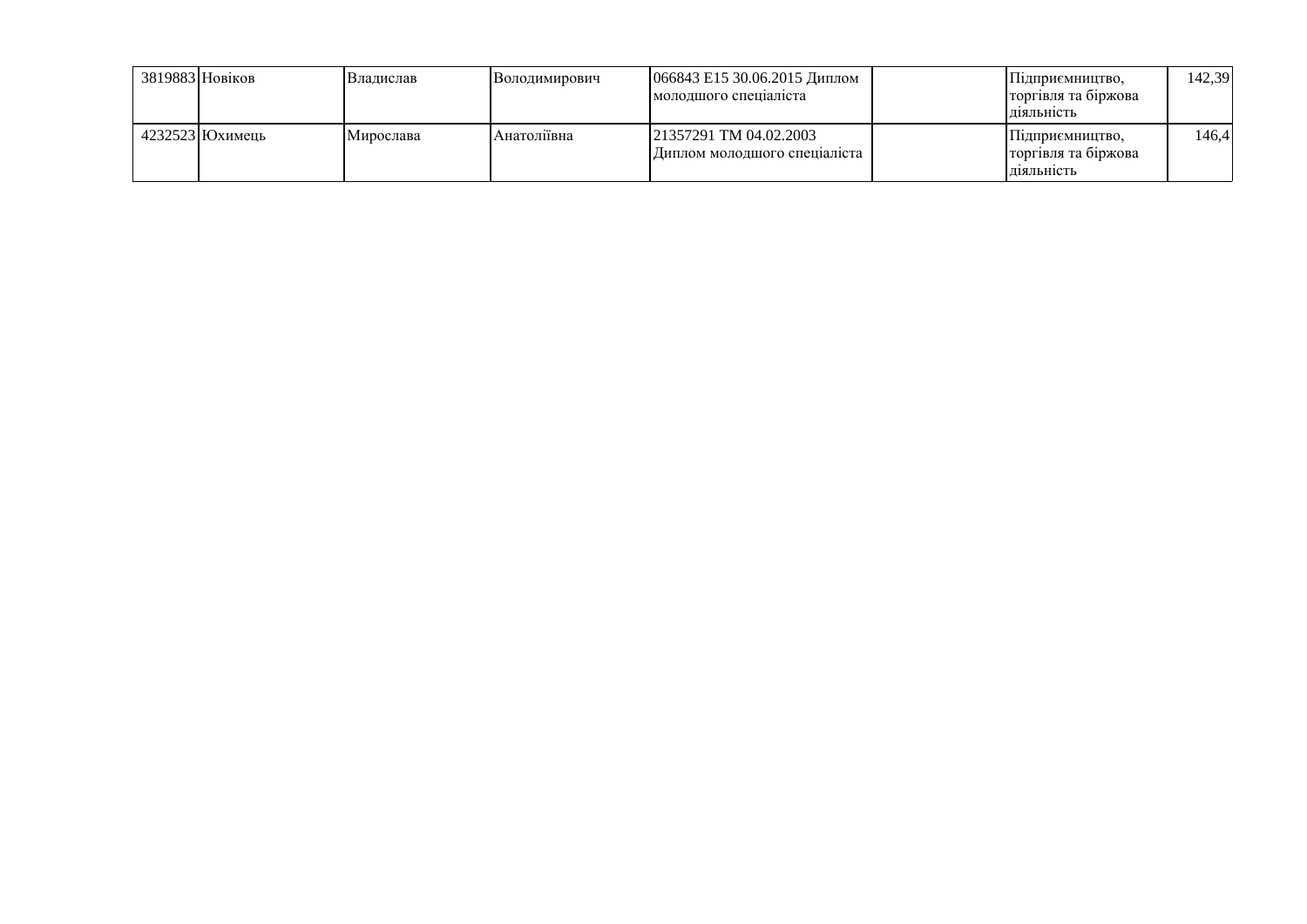## **Форма № Н-1.03.2**

| Житомирський державний<br>Міністерство освіти і науки України<br>технологічний університет |                     |           | Додаток до наказу від «02» серпня 2018 року<br>$N_2$ 287-c |                                                                                                                                                   |                                                  |                                                                                                                        |                      |
|--------------------------------------------------------------------------------------------|---------------------|-----------|------------------------------------------------------------|---------------------------------------------------------------------------------------------------------------------------------------------------|--------------------------------------------------|------------------------------------------------------------------------------------------------------------------------|----------------------|
| 101 Екологія<br>Державна                                                                   |                     |           | Бакалавр                                                   | Заочна                                                                                                                                            | рахунок коштів фізичних та/або<br>юридичних осіб |                                                                                                                        |                      |
| $\frac{\text{Ne}\xspace}{\text{SABB}}$ в СДЕБО                                             | прізвище            | ім'я      | по батькові                                                | номер, серія, дата видачі та тип<br>документа про освітній<br>(освітньо-кваліфікаційний)<br>рівень/ступінь, на основі якого<br>відбувається вступ | номери<br>сертифікатів ЗНО                       | назва спеціалізацій,<br>освітніх програм,<br>нозологій, мов,<br>музичних інструментів<br>тощо в межах<br>спеціальності | $6a$ л<br>конкурсний |
|                                                                                            | 4453572 Артимчук    | Альона    | Олексіївна                                                 | 44069267 TM 01.03.2013<br>Диплом молодшого спеціаліста                                                                                            |                                                  | Екологія                                                                                                               | 137,74               |
|                                                                                            | 4249444 Захарчук    | Жанна     | Тарасівна                                                  | 662746 ПТ 05.06.1990 Диплом<br>молодшого спеціаліста                                                                                              |                                                  | Екологія                                                                                                               | 139,78               |
|                                                                                            | 4452246 Коновальчук | Яна       | Миколаївна                                                 | 33994952 TM 02.07.2008<br>Диплом молодшого спеціаліста                                                                                            |                                                  | Екологія                                                                                                               | 133,89               |
|                                                                                            | 4326989 Мелещенко   | Анастасія | Олександрівна                                              | 086454 Е18 27.06.2018 Диплом<br>молодшого спеціаліста                                                                                             |                                                  | Екологія                                                                                                               | 146,94               |
|                                                                                            | 4280715 Панченко    | Ганна     | Миколаївна                                                 | 30714173 TM 31.01.2007<br>Диплом молодшого спеціаліста                                                                                            |                                                  | Екологія                                                                                                               | 131,83               |
|                                                                                            | 4278483 Ступінков   | Максим    | Володимирович                                              | 36265685 TM 26.06.2009<br>Диплом молодшого спеціаліста                                                                                            |                                                  | Екологія                                                                                                               | 126,86               |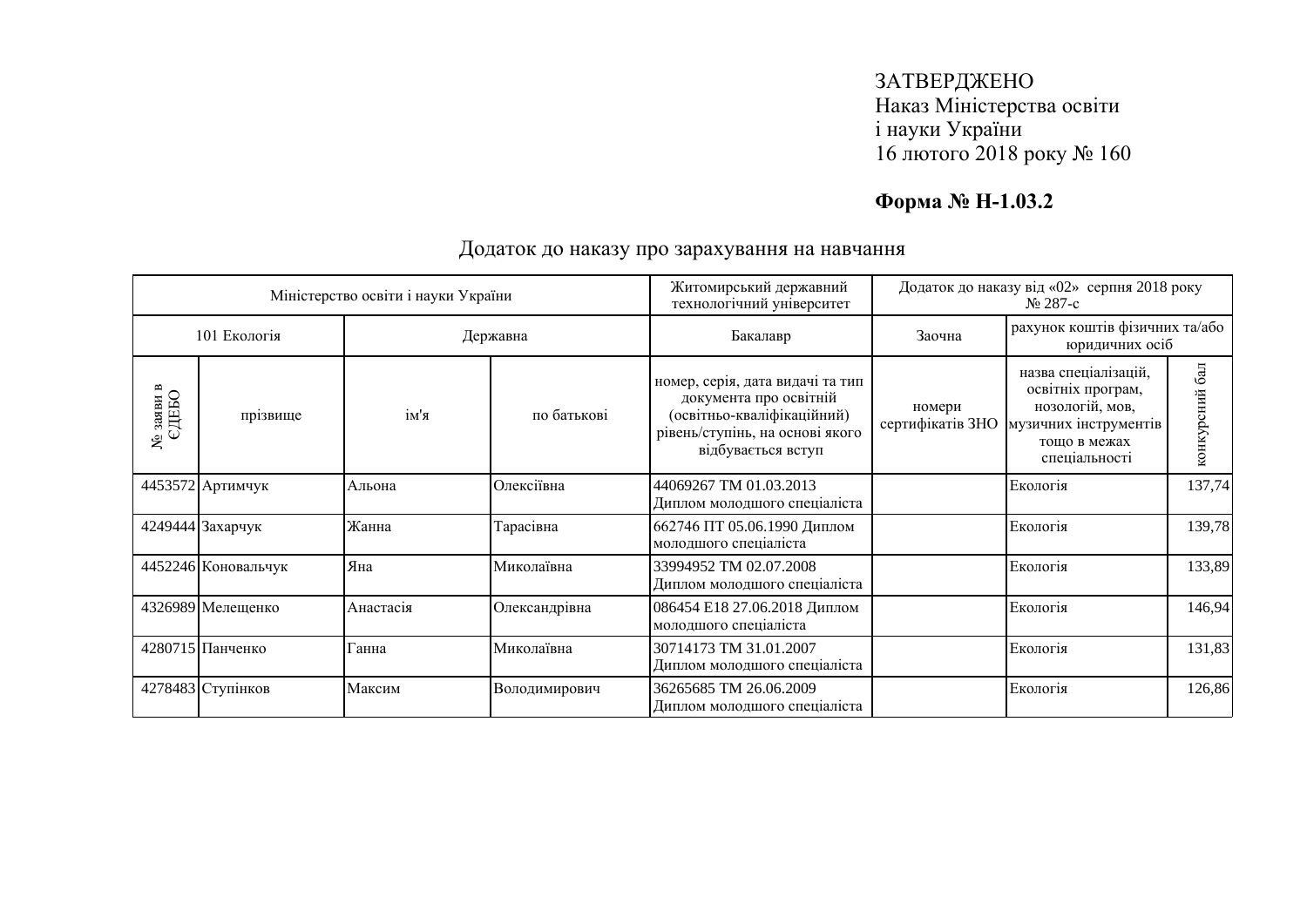## **Форма № Н-1.03.2**

|                                    | Додаток до наказу від «02» серпня 2018 року<br>Житомирський державний<br>Міністерство освіти і науки України<br>технологічний університет |           |               | No 287-c                                                                                                                                          |                            |                                                                                                                        |                  |
|------------------------------------|-------------------------------------------------------------------------------------------------------------------------------------------|-----------|---------------|---------------------------------------------------------------------------------------------------------------------------------------------------|----------------------------|------------------------------------------------------------------------------------------------------------------------|------------------|
| 131 Прикладна механіка<br>Державна |                                                                                                                                           | Бакалавр  | Заочна        | рахунок коштів фізичних та/або<br>юридичних осіб                                                                                                  |                            |                                                                                                                        |                  |
| © заяви в<br>€ДЕБО<br>కి           | прізвище                                                                                                                                  | ім'я      | по батькові   | номер, серія, дата видачі та тип<br>документа про освітній<br>(освітньо-кваліфікаційний)<br>рівень/ступінь, на основі якого<br>відбувається вступ | номери<br>сертифікатів ЗНО | назва спеціалізацій,<br>освітніх програм,<br>нозологій, мов,<br>музичних інструментів<br>тощо в межах<br>спеціальності | 6a<br>конкурсний |
|                                    | 4938749 Махновець                                                                                                                         | Олександр | Валентинович  | 121403 Е18 24.07.2018 Диплом<br>молодшого спеціаліста                                                                                             |                            | Прикладна механіка                                                                                                     | 133,98           |
|                                    | 4939451 Михайленко                                                                                                                        | Євген     | Іванович      | 121405 Е18 24.07.2018 Диплом<br>молодшого спеціаліста                                                                                             |                            | Прикладна механіка                                                                                                     | 135,37           |
|                                    | 4301413 Паламарчук                                                                                                                        | Максим    | Володимирович | 086799 Е16 30.06.2016 Диплом<br>молодшого спеціаліста                                                                                             |                            | Прикладна механіка                                                                                                     | 124              |
|                                    | 4924324 Поліщук                                                                                                                           | Юрій      | Васильович    | 37736614 TM 16.03.2010<br>Диплом молодшого спеціаліста                                                                                            |                            | Прикладна механіка                                                                                                     | 125,6            |
|                                    | 4939125 Тимощук                                                                                                                           | Роман     | Володимирович | 121412 Е18 24.07.2018 Диплом<br>молодшого спеціаліста                                                                                             |                            | Прикладна механіка                                                                                                     | 130,54           |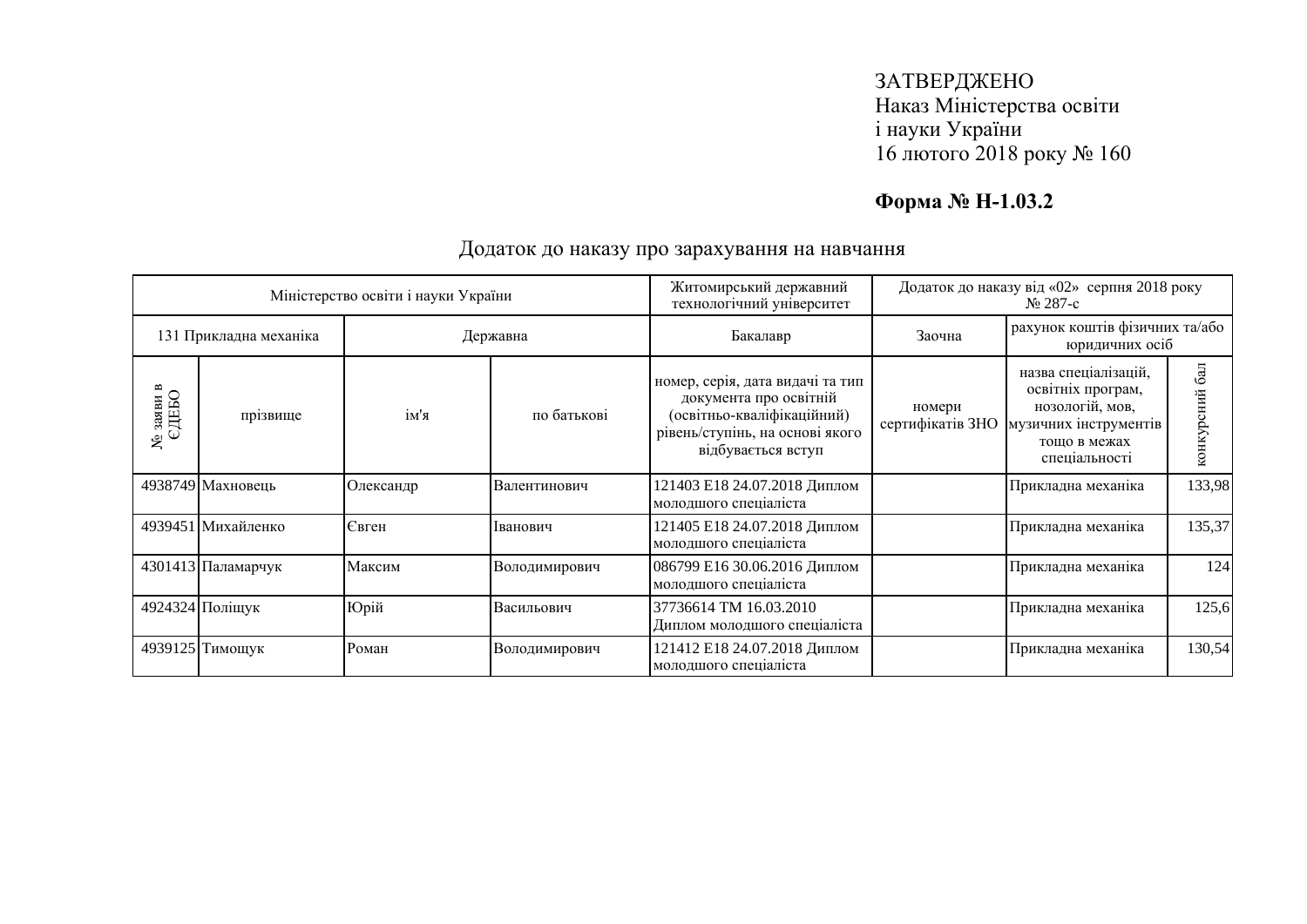## **Форма № Н-1.03.2**

|                                                        |                        | Міністерство освіти і науки України |               | Житомирський державний<br>технологічний університет                                                                                               |                            | Додаток до наказу від «02» серпня 2018 року<br>No 287-c                                                                |                |
|--------------------------------------------------------|------------------------|-------------------------------------|---------------|---------------------------------------------------------------------------------------------------------------------------------------------------|----------------------------|------------------------------------------------------------------------------------------------------------------------|----------------|
| 133 Галузеве<br>Державна<br>машинобудування            |                        | Бакалавр                            | Заочна        | рахунок коштів фізичних та/або<br>юридичних осіб                                                                                                  |                            |                                                                                                                        |                |
| $\frac{\text{Ne}\xspace}{\text{S4ABH}\xspace}$ в СДЕБО | прізвище               | ім'я                                | по батькові   | номер, серія, дата видачі та тип<br>документа про освітній<br>(освітньо-кваліфікаційний)<br>рівень/ступінь, на основі якого<br>відбувається вступ | номери<br>сертифікатів ЗНО | назва спеціалізацій,<br>освітніх програм,<br>нозологій, мов,<br>музичних інструментів<br>тошо в межах<br>спеціальності | конкурсний бал |
|                                                        | 4838523 Богданов       | Дмитро                              | Валентинович  | 014449 Е18 28.02.2018 Диплом<br>молодшого спеціаліста                                                                                             |                            | Галузеве<br>машинобудування                                                                                            | 130            |
|                                                        | 3800527 Кашенко        | Микола                              | Іванович      | 36576786 TM 30.06.2009<br>Диплом молодшого спеціаліста                                                                                            |                            | Галузеве<br>машинобудування                                                                                            | 138            |
|                                                        | 4014113 Ковальковський | Валентин                            | Михайлович    | 21047316 TM 21.06.2002<br>Диплом молодшого спеціаліста                                                                                            |                            | Галузеве<br>машинобудування                                                                                            | 132            |
|                                                        | 3809371 Романчук       | Юрій                                | Валерійович   | 073010 Е18 30.06.2018 Диплом<br>молодшого спеціаліста                                                                                             |                            | Галузеве<br>машинобудування                                                                                            | 136            |
|                                                        | 4288859 Сінєнос        | Євгеній                             | Олегович      | 072136 Е18 30.06.2018 Диплом<br>молодшого спеціаліста                                                                                             |                            | Галузеве<br>машинобудування                                                                                            | 128            |
|                                                        | 4291274 Слюсар         | Юрій                                | Володимирович | 001134 IA 30.06.1995 Диплом<br>молодшого спеціаліста                                                                                              |                            | Галузеве<br>машинобудування                                                                                            | 128            |
|                                                        | 4288236 Смиковський    | Андрій                              | Русланович    | 073014 Е18 30.06.2018 Диплом<br>молодшого спеціаліста                                                                                             |                            | Галузеве<br>машинобудування                                                                                            | 136            |
|                                                        | 4095775 Собкевич       | Анатолій                            | Михайлович    | 38349058 BH 25.06.2010<br>Диплом молодшого спеціаліста                                                                                            |                            | Галузеве<br>машинобудування                                                                                            | 136            |
|                                                        | 4904658 Трутненко      | Сергій                              | Олегович      | 22918246 TM 27.06.2003<br>Диплом молодшого спеціаліста                                                                                            |                            | Галузеве<br>машинобудування                                                                                            | 128            |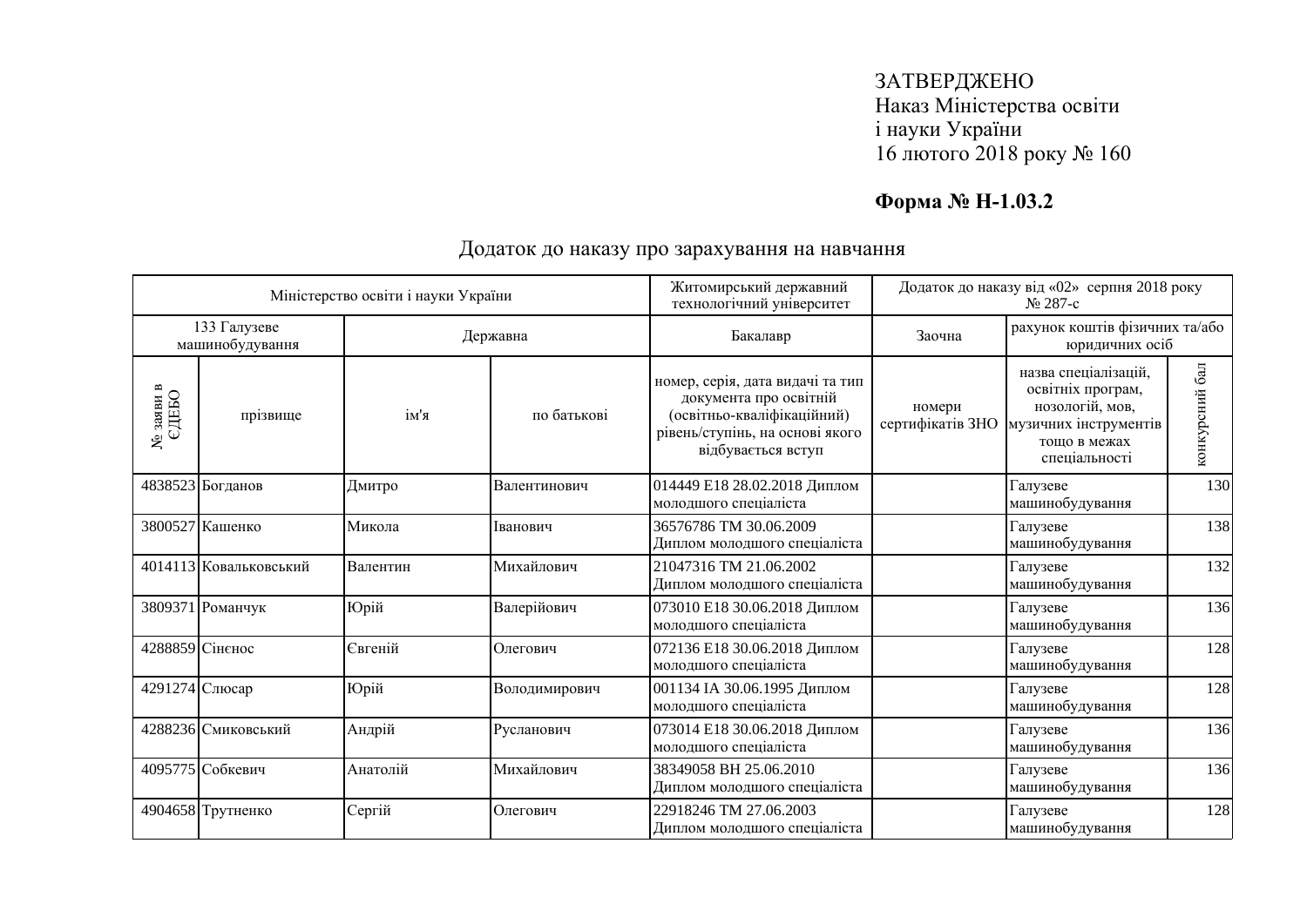| 4095044 Фешук |                    | <b>Сергій</b> | <b>Юлександрович</b> | 066957 E16 30.06.2016 Диплом<br>молодшого специаліста | 1 алvзеве<br>Імашинооудування | 128 |
|---------------|--------------------|---------------|----------------------|-------------------------------------------------------|-------------------------------|-----|
|               | 4935666 Чудовський | Олександр     | Миколайович          | 121401 Е18 24.07.2018 Диплом<br>молодшого специалиста | I алvзеве<br>машинооудування  | 138 |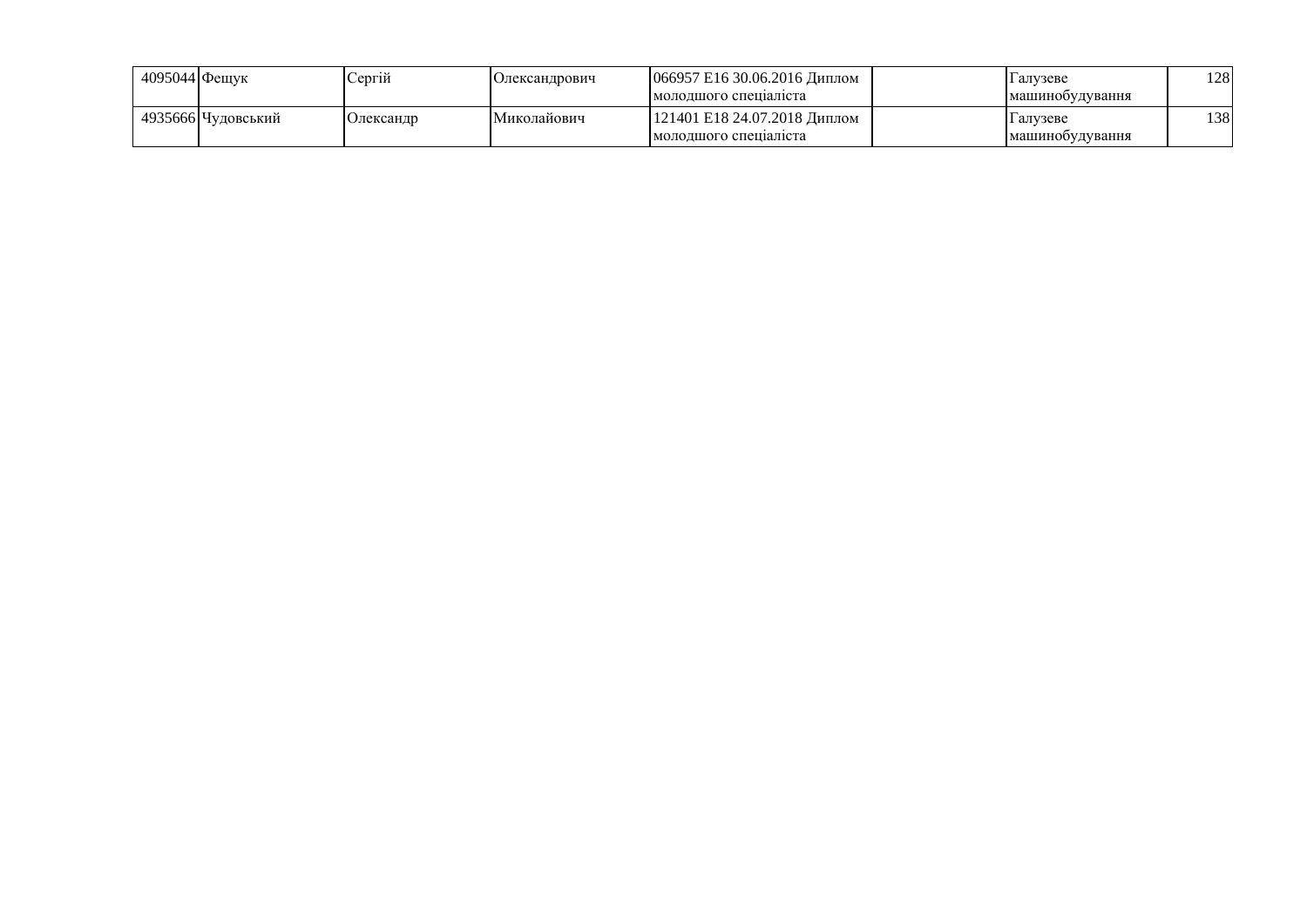## **Форма № Н-1.03.2**

|                                                 |                     | Міністерство освіти і науки України |               | Житомирський державний<br>технологічний університет                                                                                               | Додаток до наказу від «02» серпня 2018 року<br>№ 287-с |                                                                                                                        |                |
|-------------------------------------------------|---------------------|-------------------------------------|---------------|---------------------------------------------------------------------------------------------------------------------------------------------------|--------------------------------------------------------|------------------------------------------------------------------------------------------------------------------------|----------------|
| 274 Автомобільний транспорт                     |                     | Державна                            |               | Бакалавр                                                                                                                                          | Заочна                                                 | рахунок коштів фізичних та/або<br>юридичних осіб                                                                       |                |
| $\frac{\text{Ne}\xspace}{\text{SABB}}$ в е ДЕБО | прізвище            | ім'я                                | по батькові   | номер, серія, дата видачі та тип<br>документа про освітній<br>(освітньо-кваліфікаційний)<br>рівень/ступінь, на основі якого<br>відбувається вступ | номери<br>сертифікатів ЗНО                             | назва спеціалізацій,<br>освітніх програм,<br>нозологій, мов,<br>музичних інструментів<br>тощо в межах<br>спеціальності | конкурсний бал |
|                                                 | 4952977 Бачинський  | Максим                              | Миколайович   | 44069245 TM 01.03.2013<br>Диплом молодшого спеціаліста                                                                                            |                                                        | Автомобільний<br>транспорт                                                                                             | 140,97         |
|                                                 | 4092357 Вельможко   | Олексій                             | Володимирович | 36714160 AP 01.07.2009<br>Диплом молодшого спеціаліста                                                                                            |                                                        | Автомобільний<br>транспорт                                                                                             | 138            |
|                                                 | 3803477 Венгель     | Владислав                           | Ігорович      | 074038 E18 30.06.2018 Диплом<br>молодшого спеціаліста                                                                                             |                                                        | Автомобільний<br>транспорт                                                                                             | 142            |
|                                                 | 4289353 Вербовський | Сергій                              | Олександрович | 073898 Е18 30.06.2018 Диплом<br>молодшого спеціаліста                                                                                             |                                                        | Автомобільний<br>транспорт                                                                                             | 142            |
| 3803938 Внуков                                  |                     | Владислав                           | Олександрович | 074048 Е18 30.06.2018 Диплом<br>молодшого спеціаліста                                                                                             |                                                        | Автомобільний<br>транспорт                                                                                             | 154            |
|                                                 | 4837172 Гладкий     | Максим                              | Миколайович   | 029230 Е18 30.06.2018 Диплом<br>молодшого спеціаліста                                                                                             |                                                        | Автомобільний<br>транспорт                                                                                             | 142,36         |
|                                                 | 4329140 Гонцовський | Олег                                | Володимирович | 077282 Е18 30.06.2018 Диплом<br>молодшого спеціаліста                                                                                             |                                                        | Автомобільний<br>транспорт                                                                                             | 154            |
|                                                 | 4216983 Дворецький  | Владислав                           | Олександрович | 070142 Е18 30.06.2018 Диплом<br>молодшого спеціаліста                                                                                             |                                                        | Автомобільний<br>транспорт                                                                                             | 150            |
|                                                 | 4450723 Дем'янчук   | Андрій                              | Віталійович   | 123967 Е17 30.06.2017 Диплом<br>молодшого спеціаліста                                                                                             |                                                        | Автомобільний<br>транспорт                                                                                             | 144            |